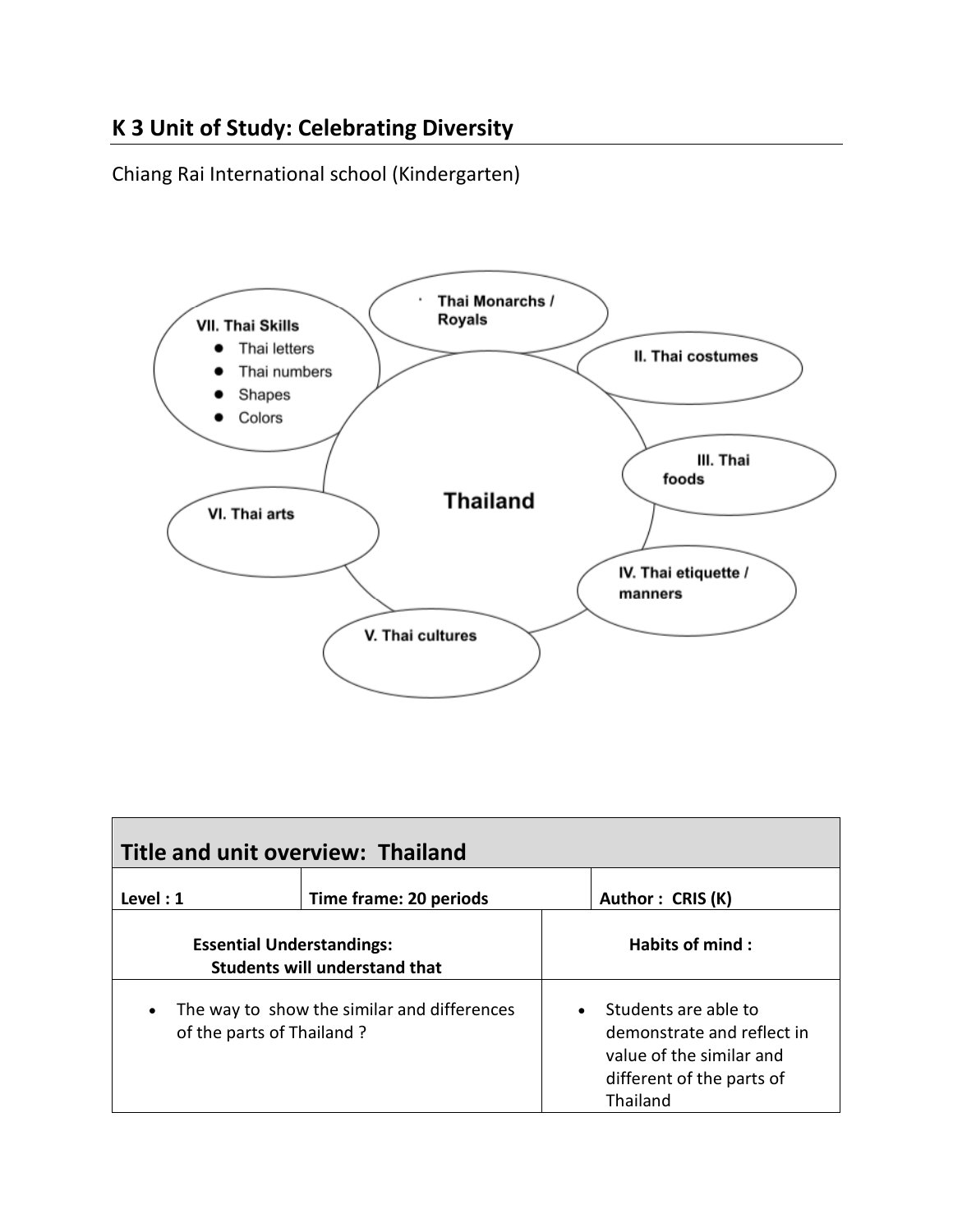## **Standards of Thai language and Culture Competency for Non-Thai Students**

**Standards for Thai Competency:**

## **L 1.1 Students engage in conversations, obtain and provide information, express feelings and exchange opinions in Thai**

### **Listening & Speaking**

 1. Show understanding of simple commands, short instructions, respects, short statements and questions by responding with gestures, or with single words or short phrases

 2. Respond briefly to simple questions with single words or short phrases supported by visual cues

- 3. Make simple requests
- 4. Use some basic colloquial expressions

### **Reading and Writing**

- 1. Recognize letter- sound relationship of student's name and Thai numbers 1-10
- 2. Copy one's name and simple sight words found in everyday contexts, and copy Thai numbers 1-10

**L 1.2 Students demonstrate an understanding of the relationship between Thai language and culture, and use Thai appropriately for different occasions both within and beyond the school setting.**

1. Use appropriate language and gesture with adults and peers at school

**Standards for Thai Culture Competency:**

**C 1.1 Students demonstrate an understanding of the similarities and differences between the Thai culture and the students' cultures, and apply themselves appropriately with the Thai cultural practices.**

**Stage 1 – 4 :**

I. Acknowledge Thai cultural practices that are different from one's own practices and respond to the Thai practices appropriately

II. Use appropriate Thai manners and gestures in the classroom, the community and religious places

**C 1.2 Students use English or the school primary language to communicate their knowledge and understanding of Thai culture, Thai society, Thai literature, Thai traditional practices in different regions, and participate in Thai cultural activities appropriately.**

**Stage 1 – 4 :**

I. Know Thai greetings

II. Understand and practice Thai etiquette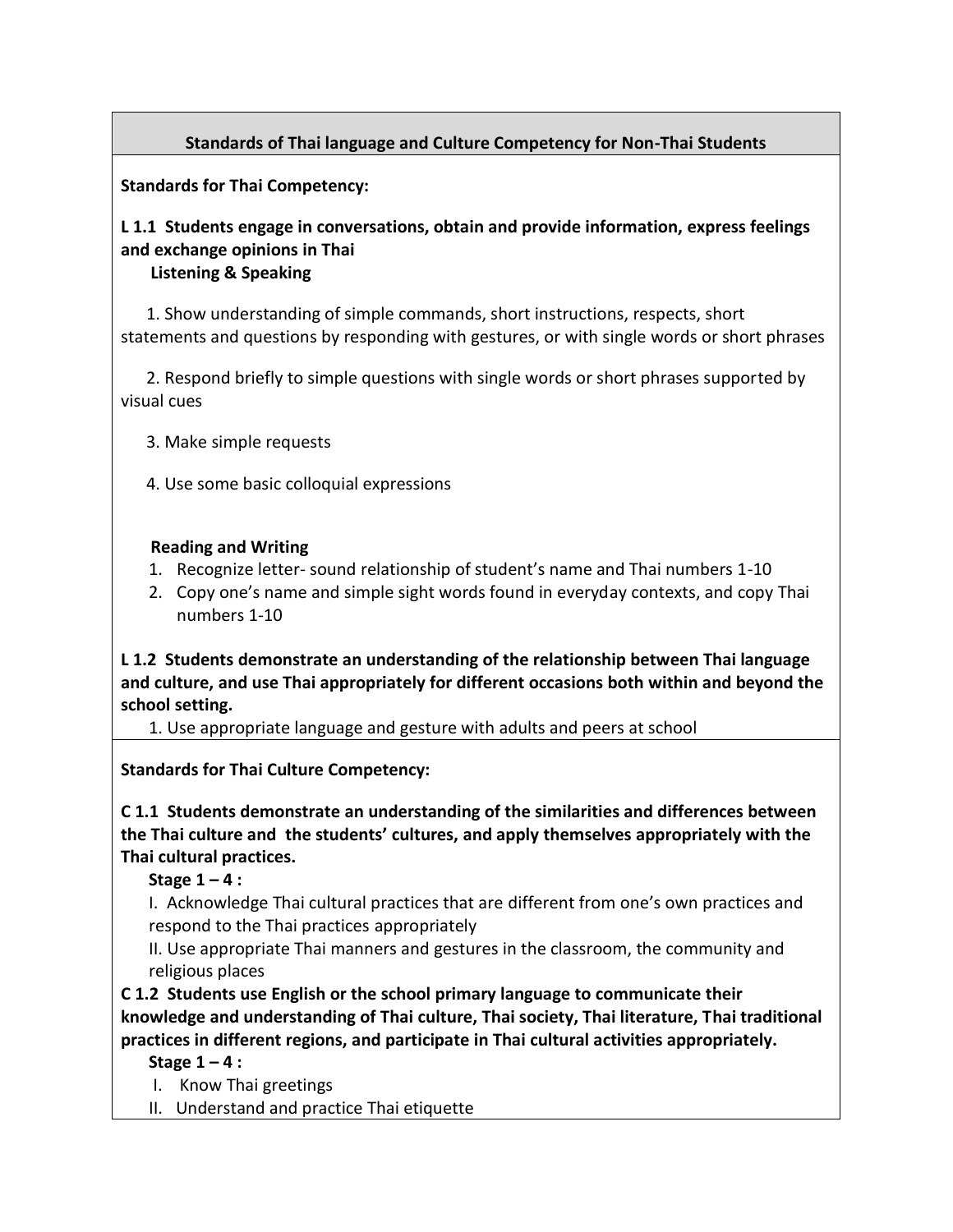III. Participate in cultural activities, Thai holidays and celebrations/show respect to religious activities

IV. Know geographical features, products and Thai literature of provinces related to the school trips/know the province one lives in

V. Understand the importance of Thai monarchs

 VI. Understand the meaning and show respect to the National Anthem and Hymn to the King/King's Anthem

| <b>Assessment Plan (Performance-based Assessment)</b>                                                                                                                                         |                                                             |                                                                                                                             |  |  |
|-----------------------------------------------------------------------------------------------------------------------------------------------------------------------------------------------|-------------------------------------------------------------|-----------------------------------------------------------------------------------------------------------------------------|--|--|
| <b>Interpersonal task</b><br>(Selected or Constructed Response,<br><b>School or Contextual</b><br>Product/Performance & etc.)                                                                 | Interpretative task<br>(Reading/Listening<br>Comprehension) | <b>Presentation task</b><br>(Essay, oral presentation<br>& etc.)                                                            |  |  |
| Learning goal(s):                                                                                                                                                                             | Learning goal(s):                                           | Learning goal(s):                                                                                                           |  |  |
| <b>Essential Understandings</b><br>Role Play 'People in each part of<br>Thailand'                                                                                                             |                                                             | Students are show through<br>role play about the similar and<br>different of the parts of<br>Thailand                       |  |  |
| <b>Habits of mind</b>                                                                                                                                                                         |                                                             |                                                                                                                             |  |  |
| Observation/Self-<br>assessment<br>Constructing oral response to<br>questions and reflect in value<br>of the similar and different of<br>the parts of Thailand                                |                                                             | <b>Oral Presentation:</b><br>Short presentation about their<br>culture, similar and different<br>in their parts of Thailand |  |  |
| <b>Listening &amp; Speaking;</b><br>(1.1.1.)(1.1.2.)(1.1.3)                                                                                                                                   |                                                             |                                                                                                                             |  |  |
| Students' role play<br>Constructing oral response to<br>questions and reflect in value<br>of the similar and different of<br>the parts of Thailand through<br>their expressions<br>Play games |                                                             | <b>Oral Presentation:</b><br>Short presentation about their<br>culture, similar and different<br>in their parts of Thailand |  |  |